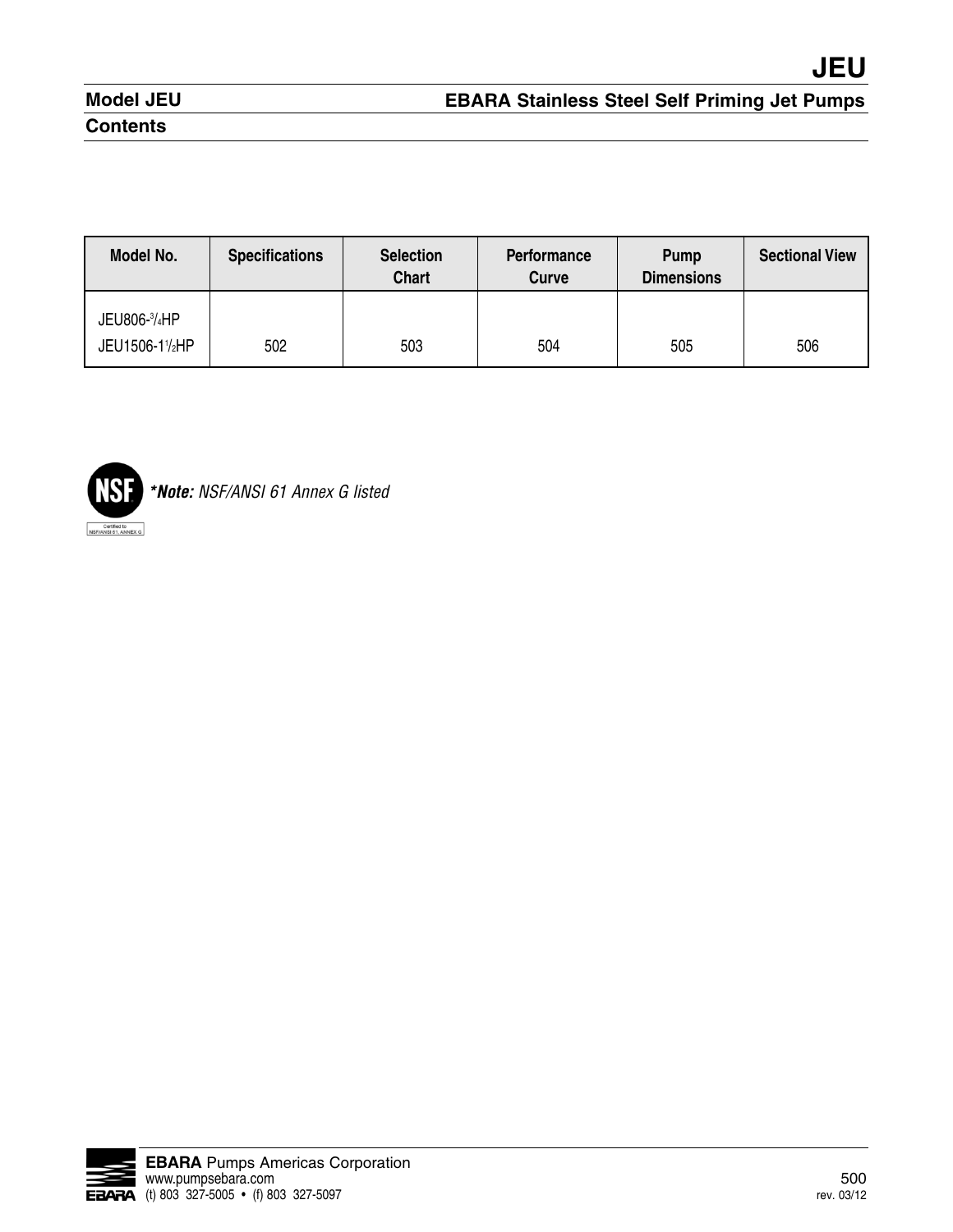## **Model JEU**

#### **EBARA Stainless Steel Self Priming Jet Pumps**

#### **Model Designation**

|                                       | <b>JE</b> | $\mathsf{U}^-$ | 806 | $\overline{7}$ | D | $\mathbf 1$ | G |
|---------------------------------------|-----------|----------------|-----|----------------|---|-------------|---|
|                                       |           |                |     |                |   |             |   |
| $JE - Jet Pump$                       |           |                |     |                |   |             |   |
|                                       |           |                |     |                |   |             |   |
| $U - U.S.A.$ market                   |           |                |     |                |   |             |   |
| HOUSING AND IMPELLER NUMBER ————————— |           |                |     |                |   |             |   |
| 806                                   |           |                |     |                |   |             |   |
| 1506                                  |           |                |     |                |   |             |   |
|                                       |           |                |     |                |   |             |   |
| $7 - \frac{3}{4}HP$                   |           |                |     |                |   |             |   |
| $10 - 1HP$                            |           |                |     |                |   |             |   |
| $15 - 1\frac{1}{2}HP$                 |           |                |     |                |   |             |   |
| $20 - 2HP$                            |           |                |     |                |   |             |   |
| MOTOR TYPE ——————————————————————     |           |                |     |                |   |             |   |
| $D = ODP$ motor                       |           |                |     |                |   |             |   |
| $T = TEFC$ motor                      |           |                |     |                |   |             |   |
| PHASE —                               |           |                |     |                |   |             |   |
| $1 -$ single phase                    |           |                |     |                |   |             |   |
| $3$ – three phase                     |           |                |     |                |   |             |   |
| <b>MECHANICAL SEAL -</b>              |           |                |     |                |   |             |   |

 **G – General service mechanical seal** 

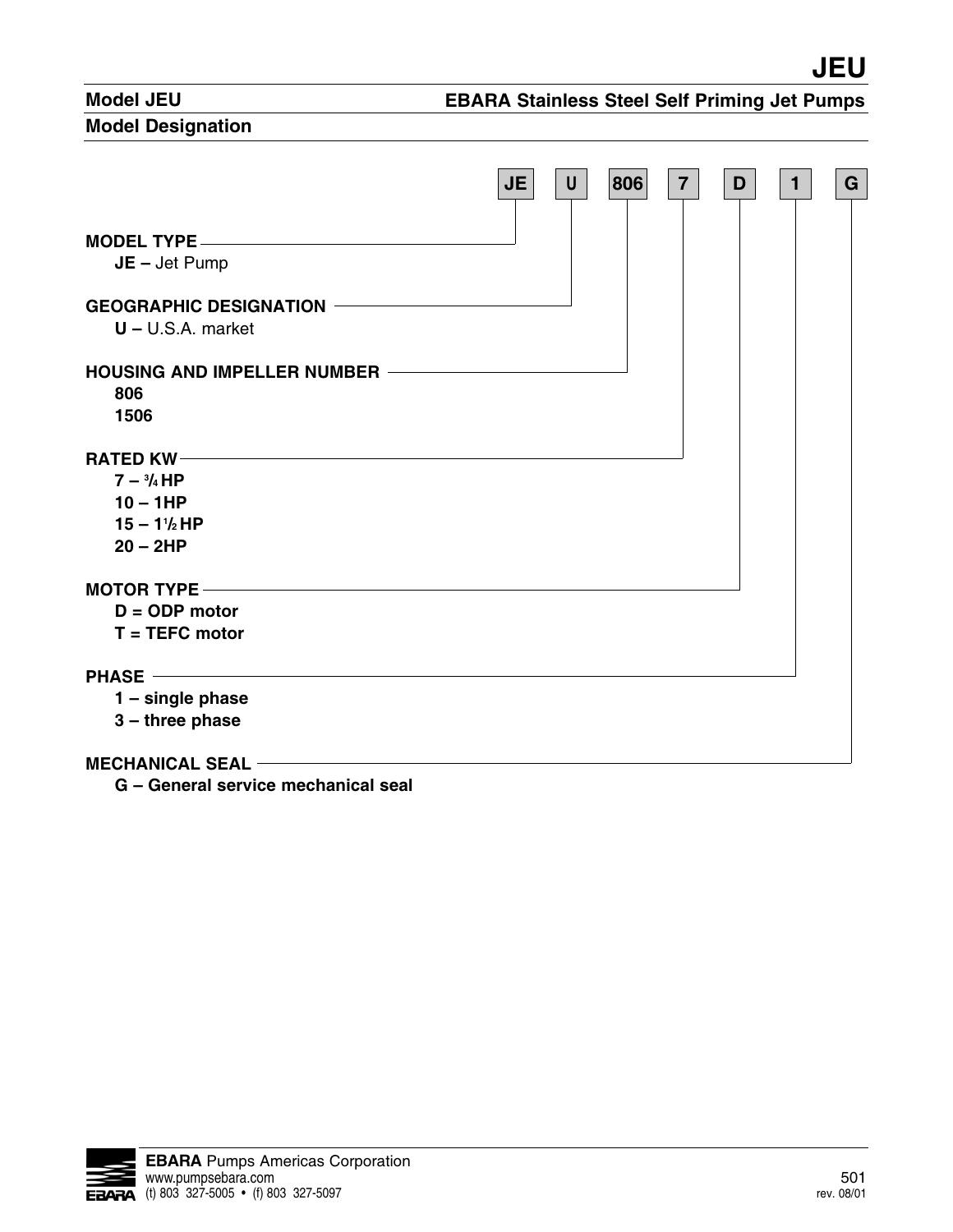# **Model JEU**

**EBARA Stainless Steel Self Priming Jet Pumps**

## **Specifications**

|                              | <b>Standard</b>                             | <b>Optional</b> |
|------------------------------|---------------------------------------------|-----------------|
| <b>Size</b>                  |                                             |                 |
| Suction                      | 1 <sup>1</sup> / <sub>4</sub> " NPT thread  |                 |
| Discharge                    | 1" NPT thread                               |                 |
| Range of HP                  | $\frac{3}{4}$ HP to 2HP                     |                 |
| <b>Range of Performance</b>  |                                             |                 |
| Capacity                     | 1.5 to 18.5 GPM at 3450 RPM                 |                 |
| Head                         | 63 to 190 Feet at 3450 RPM                  |                 |
| <b>Liquid handled</b>        |                                             |                 |
| Type of liquid               | Clean water                                 |                 |
| Temperature                  | Maximum: 113°F (45°C)                       |                 |
| <b>Suction Lift</b>          | Maximum 25 Ft. at 68°F (20°C)               |                 |
| Maximum working pressure     | 125 PSI (9 Bar)                             |                 |
| <b>Materials</b>             |                                             |                 |
| Casing                       | 304L Stainless Steel                        |                 |
| Impeller (closed type)       | 304L Stainless Steel                        |                 |
| Shaft                        | <b>Stainless Steel</b>                      |                 |
| Ejector                      | Noryl plus 20% Fiberglass                   |                 |
| <b>Diffuser</b>              | Noryl plus 20% Fiberglass                   |                 |
| <b>Bracket</b>               | Aluminum                                    |                 |
| <b>Shaft Seal</b>            | Mechanical Seal - Type 21                   |                 |
| Bearing                      | <b>Ball Bearing</b>                         |                 |
| <b>Direction of Rotation</b> | Clockwise when viewed from motor end        |                 |
| <b>Motor</b>                 |                                             |                 |
| Type                         | NEMA 56J Frame                              |                 |
| Speed                        | 60 Hz, 3450 RPM (2 poles)                   |                 |
| Single Phase                 | TEFC $-1$ HP and 2 HP                       |                 |
|                              | ODP - 3/4 HP and 11/2 HP, 115/230V          |                 |
| <b>Three Phase</b>           | TEFC $-1$ HP and 2 HP                       |                 |
|                              | ODP - 3/4 HP and 11/2 HP, 208-230/460V      |                 |
| <b>Motor Protection</b>      | Built-in overload protection (single phase) |                 |
|                              |                                             |                 |

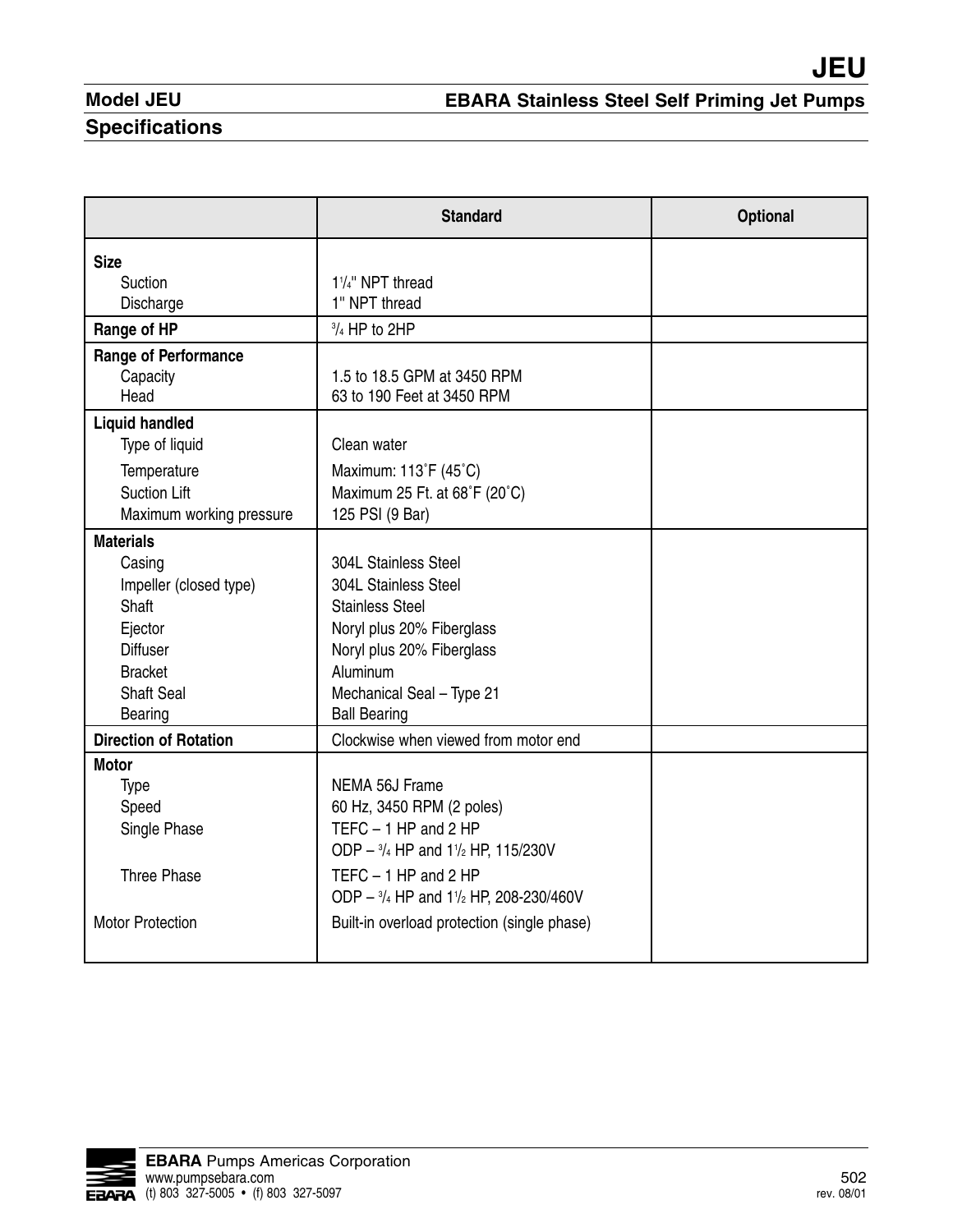### **Selection Chart**

### **60 Hz Synchronous Speed: 3450 RPM**





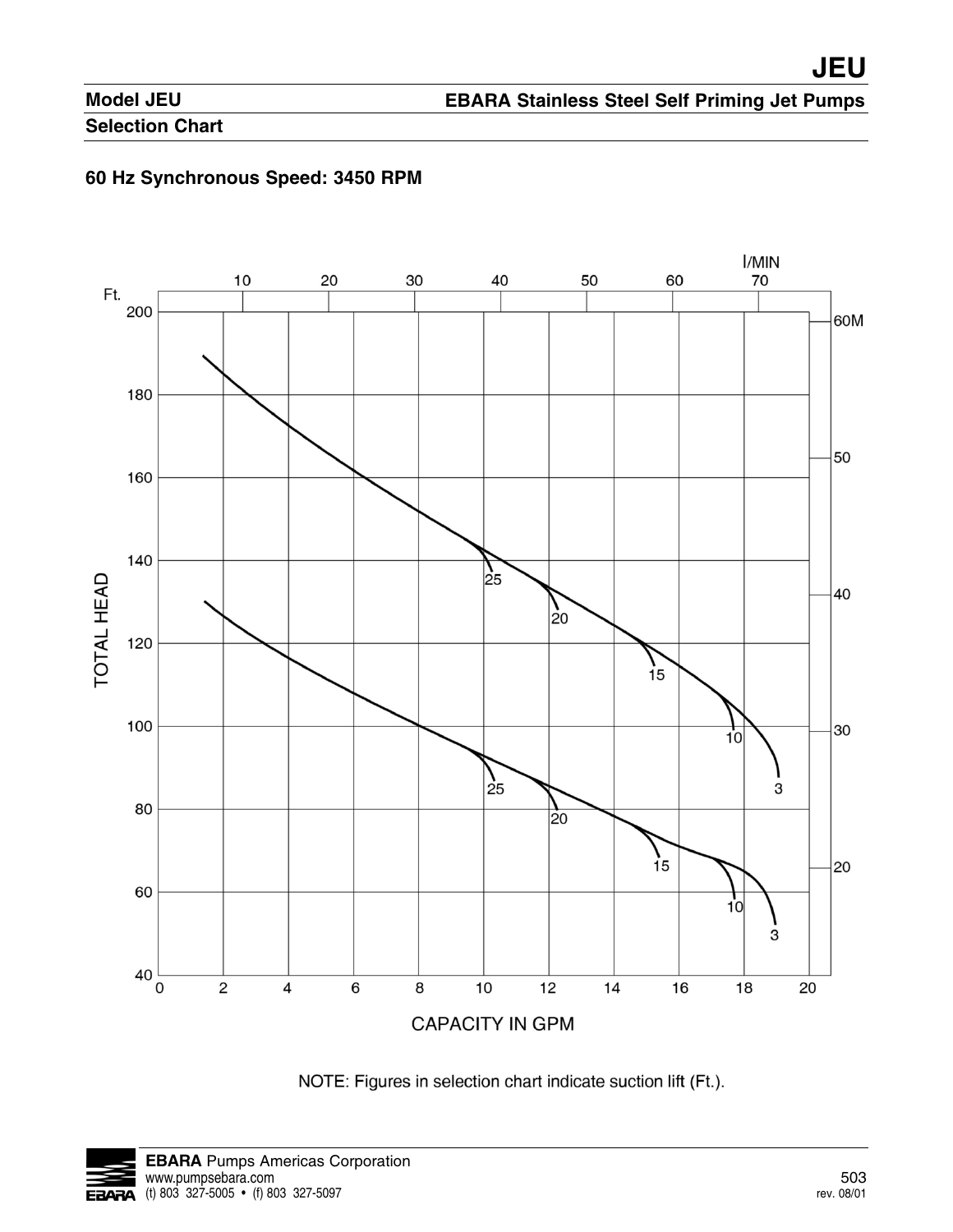#### **Model JEU**

#### **EBARA Stainless Steel Self Priming Jet Pumps**

#### **Performance Curves**





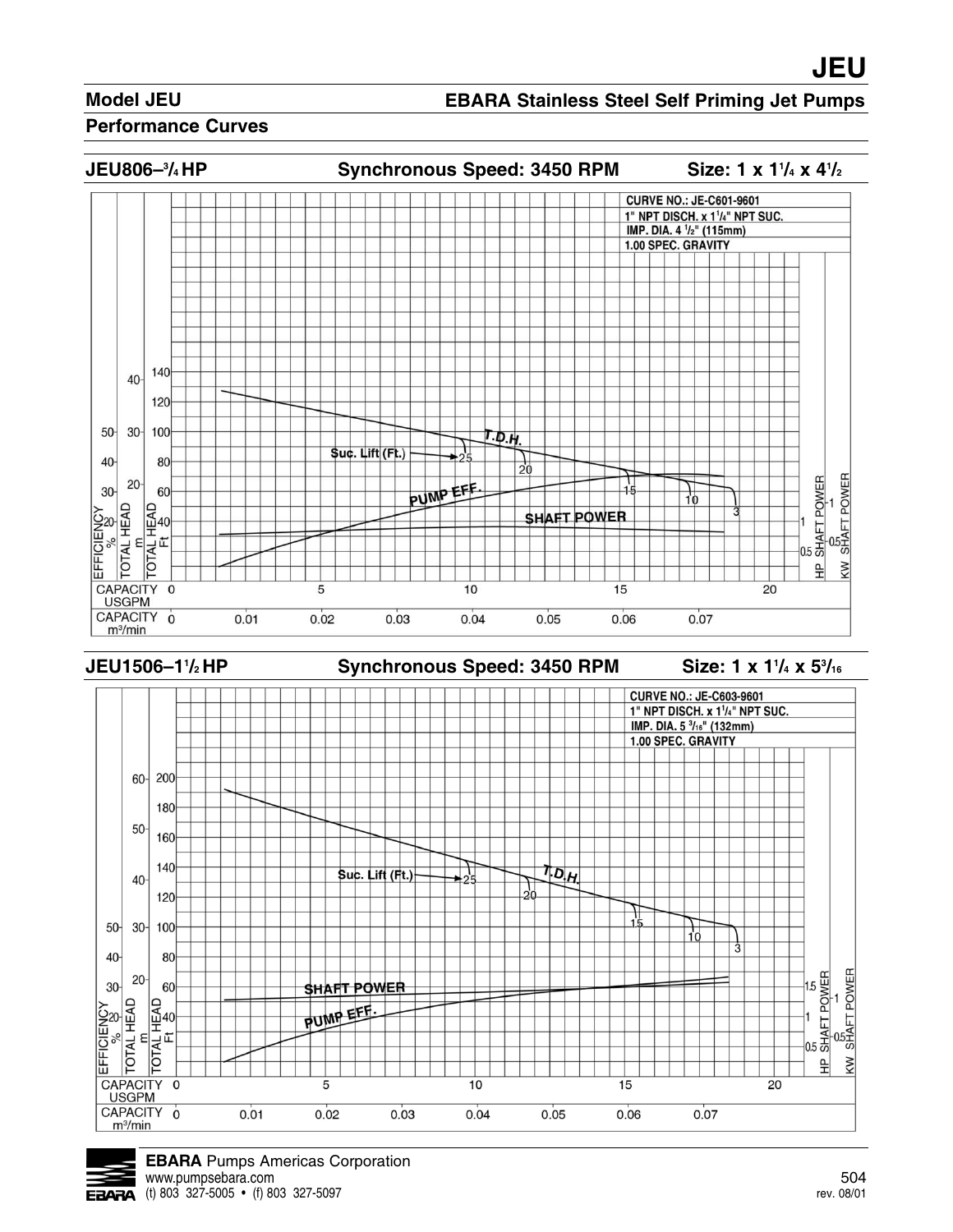### **Model JEU Dimensions**



|                |                                    | <b>Pump Size-NPT</b> |                  | <b>Dimension</b><br>(inch) |                      | Unit Weight (lbs.)  |             |                    |      |
|----------------|------------------------------------|----------------------|------------------|----------------------------|----------------------|---------------------|-------------|--------------------|------|
| <b>Model</b>   | <b>Size</b>                        |                      | (inch)           |                            |                      | <b>Single Phase</b> |             | <b>Three Phase</b> |      |
|                |                                    | <b>Suction</b>       | <b>Discharge</b> | A                          | в                    | <b>ODP</b>          | <b>TEFC</b> | <b>ODP</b>         | TEFC |
| JEU806-3/4HP   | $1 \times 1^{1/4} \times 4^{1/2}$  | $1\frac{1}{4}$       |                  | $19^{1/16}$ Max.           | $8\frac{3}{16}$ Max. | 37                  | 41          | 39                 | 43   |
| JEU1506-11/2HP | $1 \times 1^{1}/4 \times 5^{3}/16$ | $1\frac{1}{4}$       |                  | 197/16 Max.                | $95/16$ Max.         | 42                  | 46          | 44                 | 48   |